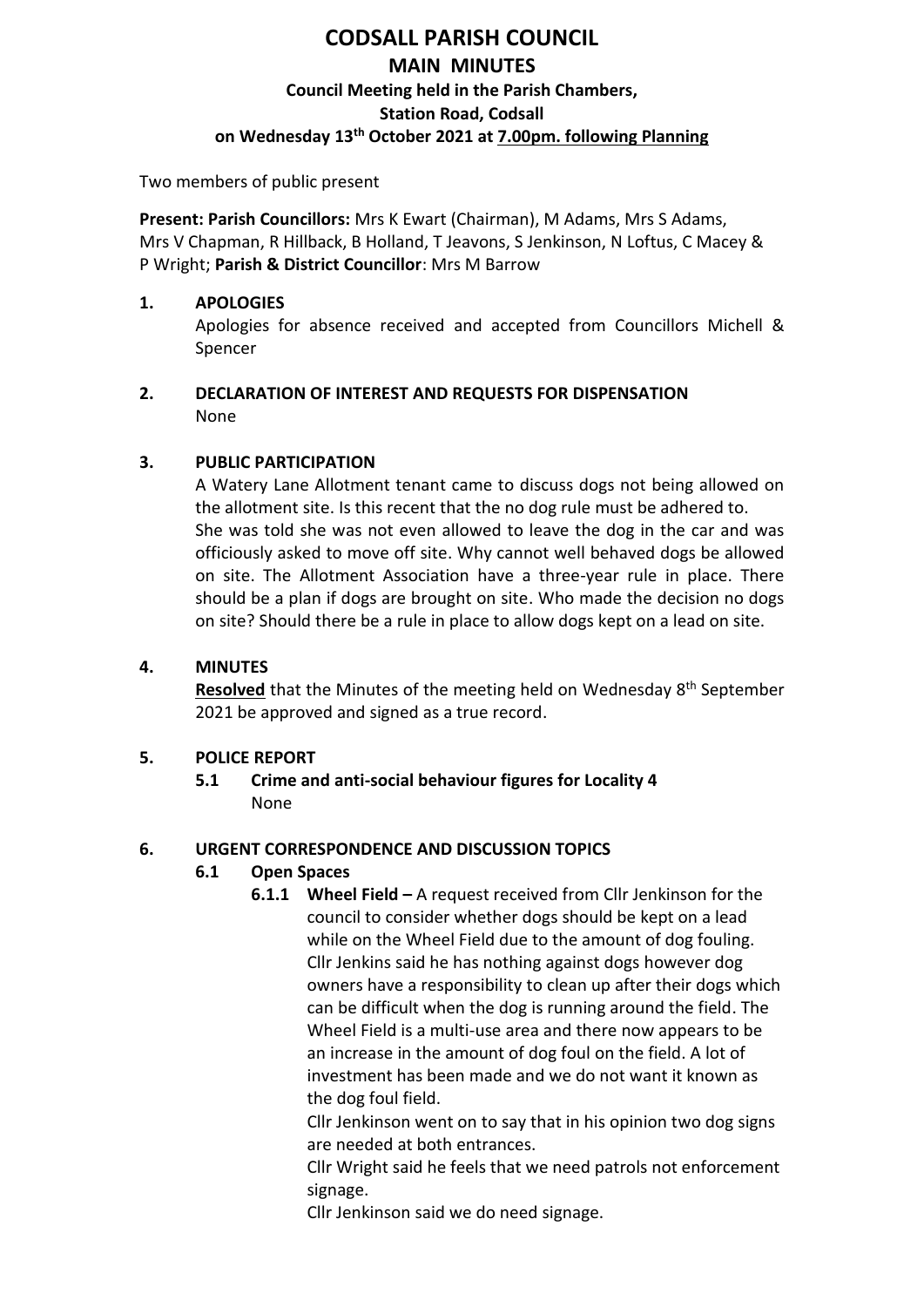Cllr Macey said no dogs allowed if the field is being soiled, it is a public health issue.

Cllr Chapman said we need to keep educating the people, we have got to put up signage.

Cllr Holland said there is the potential for dog attacks and toxocariasis. The need for a formal resolution of what we want as byelaws.

Cllr Macey said he has seen signage that tugs at dog owners' conscience a sign that it is common decency to clean up after your dog

Cllr Jenkinson said dog attacks, as an owner you are responsible for keeping it under control, it is common decency.

**Resolved** Cllr Macey to email the Clerk the suggested signage to forward on to Councillors.

# **6.1.2 Watery Lane Allotment site**

**i. Dogs on allotment site** - one email and one letter regarding dogs on the allotment site was considered. Cllr Barrow said her dog often sits in the car.

 Cllr Chapman - it is ok for dogs to be in the back of cars. Cllr Hillback said it is ridiculous being told what you can and cannot have in the back of your car.

 Cllr Holland said it should be the spirit of allotment site tenants and what the Allotment Association and allotment holders want.

 Cllr M Adams said it should be mandatory that dogs are not allowed on allotments.

 Cllr Ryan said it should be on the tenancy agreement that dogs allowed on site in cars only and appropriate signage displayed on site.

 A vote was taken to allow dogs on site in cars only; 10 for; 2 abstentions.

 **Resolved** signage to be put on allotment site to allow dogs in cars only on site.

**ii. Skip hire** – to receive and consider the authorisation in advance to hire a skip at an approximate cost of £120.00 + VAT (£120 in October 2020).

# **Resolved approval.**

**6.1.3 Codsall Village Hall Playground –** due to increases in incidents of vandalism of the new playground equipment and MUGA, a recommendation made by the Open Spaces Committee for the Council to consider the purchase of four wildlife cameras at an approximate cost of £90.00 each plus appropriate signage.

# **Resolved approval.**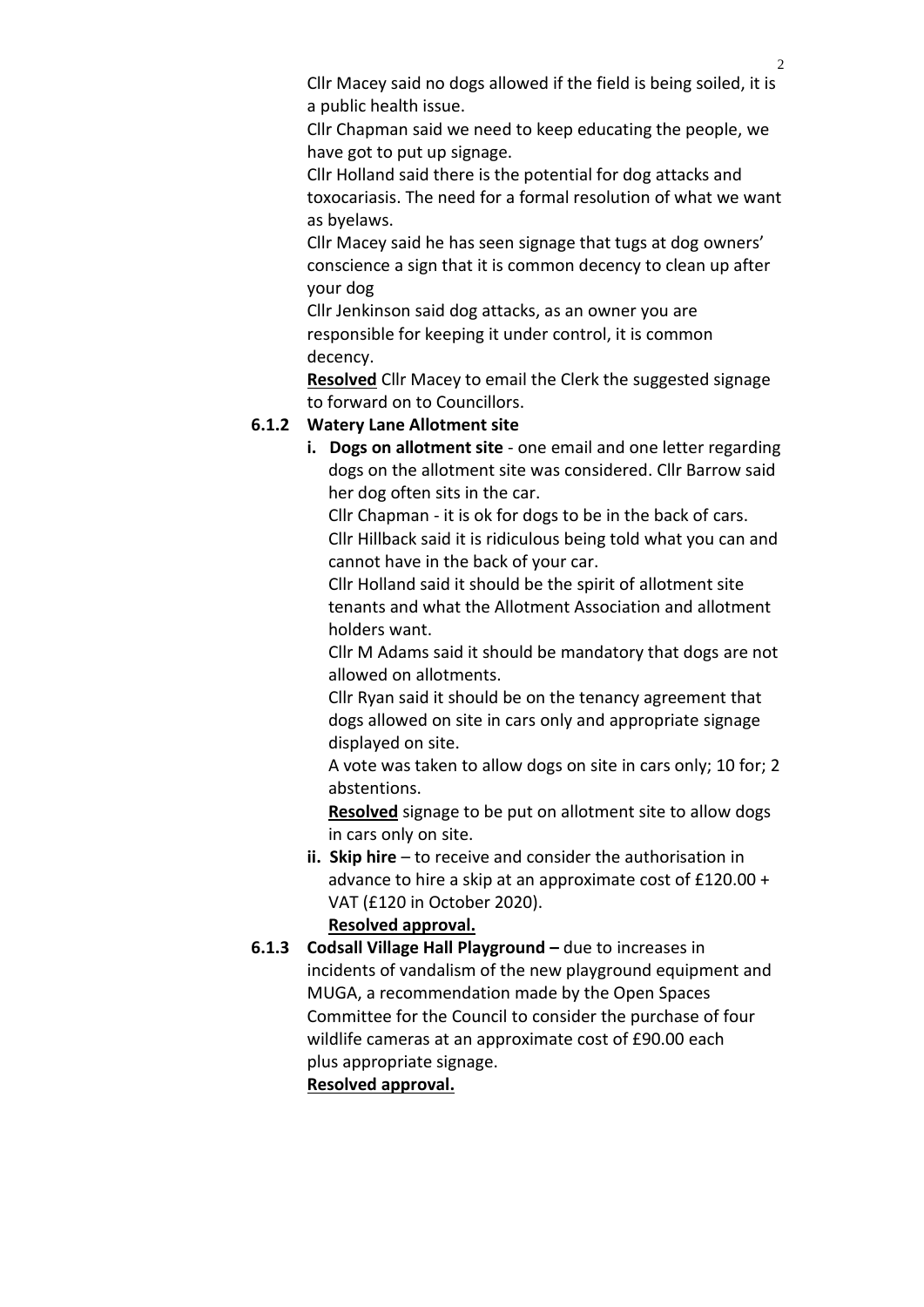**6.1.4 Open Spaces Signage –** signage on all Parish Council Open Spaces was considered. Cllr Jenkinson said the signs need to say that Codsall Parish Council own the land. Suggested wording has been emailed in the past to Councillors. The signs need to be a reasonable size and show that the land is owned and maintained by Codsall Parish Council.

> **Resolved approval** for new signage to be purchased and placed in all of the council's open spaces.

**6.1.5 Open Spaces Meeting –** draft minutes from the committee meeting held on 29th September 2021 were **received and noted.**

> Cllr Holland said he would like to propose that once the minutes are seen by main council that all the actions proposed in the minutes are automatically approved. The Clerk advised the Council that this would be in contrary to regulations and proper practices. Cllr Holland said that it was not against regulations, it is just what the Clerks wants. The Clerk advised that recommendations made by any Committee are only that, recommendations, the Council resolves any decision and for good governance, decisions made by council have to be open and transparent and in accordance with proper practices.

> Councillor Barrow asked why planting at Oaken car park has not been carried out. The Clerk explained the reason had been outlined in the draft open spaces committee minutes and the Clerks report but then went on to outline the Open Spaces recommendations. Cllr Barrow asked why we could not just plant the hydrangeas, the clerk explained that the Open Spaces differed to what the council had already resolved and now the decision was bound by the six month rule. Cllr S Adams said that we have not yet been able to read the

> The Chairman Cllr Ewart said that the Clerk appears to be only cherry picking on what is brought forward to the meeting. The Clerk was not given the opportunity to respond to the comment.

**6.1.6 Codsall House Field –** consideration was given for acceptance of a quotation for works to replace the stock fencing around Codsall House field with 138m of 1200mm high steel estate railings galvanised and powder coated white with anti-vandal security fixings at an approximate cost of £15,822.00.

Clerks report.

**Resolved:** Councillors requested that a sample of the fencing be bought to the next main meeting.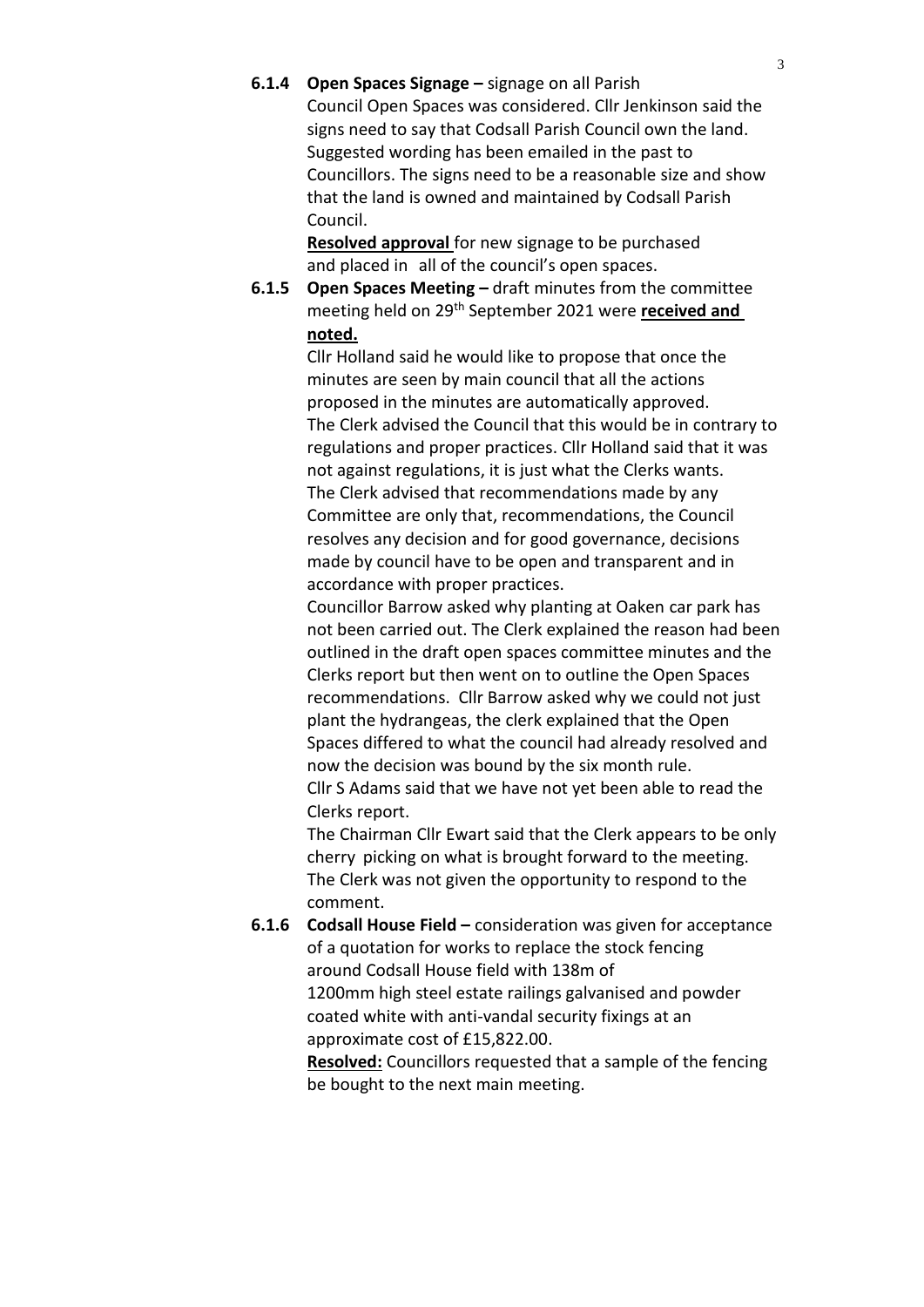- **6.2 Bus Shelter at South Staffordshire Council –** an email from Codsall Community Hub regarding a request for the Parish Council to give consideration for providing a bus shelter by the Community Hub opposite the bus shelter already in place. (The bus shelter on Wolverhampton Road belongs to SSDC) was considered. The meeting was advised that the Parish Council does not own the bus shelter which is already in position opposite SSDC's building. **Resolved** that Codsall Parish Council will not fund a new bus shelter on the opposite side to where the current one is positioned.
- **6.3 Chairman's Chain –** updating the engraving of the Chairman's chain of past Chairman was considered. The Chairman's chain should have been updated a few years ago. **Resolved approval** to update the chairman's chain.
- **6.4 Neighbourhood Plan –** consideration was given to moving forward with the Neighbourhood Plan. **Resolved** a meeting to be arranged with Councillors on moving forward with Neighbourhood Plan.
- **6.5 Road Safety/Speeding in the Village –** consideration was given to road safety in the village.

**Resolved** to be brought back to a future meeting.

- **6.6 Queens Jubilee –** the following suggestions made by the Open Spaces Committee to commemorate the Queens Jubilee were considered:
	- **Picnic in the Park** to be held on Sunday 5<sup>th</sup> June 2022 on the Wheel Field. Cllr Chapman suggested the Codsall Community Group could do this as we have already organised the Summer Show.
	- **E** Tree Planting on Oaken Car Park to plant a number of trees on Oaken Field Car Park as indicated on the site map. Tree saplings to be obtained from the Woodland Trust.

**Resolved** that the Open Spaces Committee would look at it.

# **7. ACCOUNTS**

- **7.1 Resolved** that a report on Council Finances for year to 30<sup>th</sup> September 2021 be approved.
- **7.2 Resolved** that the schedule of payments up to 12<sup>th</sup> October 2021 be approved. Cllr Chapman said that she would like to be called on to sign payments as she has not yet be asked and that this is recorded in the minutes.
- **7.3** Confirmation by the Chairman of the authorisation of the Clerks time sheet. **Matter of report.**
- **7.4** The Half Year Accounts and Budget Review for 2021/22 were **received and approved.**
- **7.5 Budget Precept –** the draft budget precept for 2022/23 was considered. **Resolved approval.**
- **7.6 Finance Committee Meeting –** the draft minutes from the meeting on Wednesday 6<sup>th</sup> October 2021 were received and noted.
- **7.7 Mazzars – External Audit of Annual Accounts year ended 31/3/2021 –** the External Audit Certificate and opinion for 2020/21 was **received and noted.**

# **8. COUNTY COUNCILLOR'S REPORT**

In the absence of County Councillor Bob Spencer, there was no County Council report this evening.